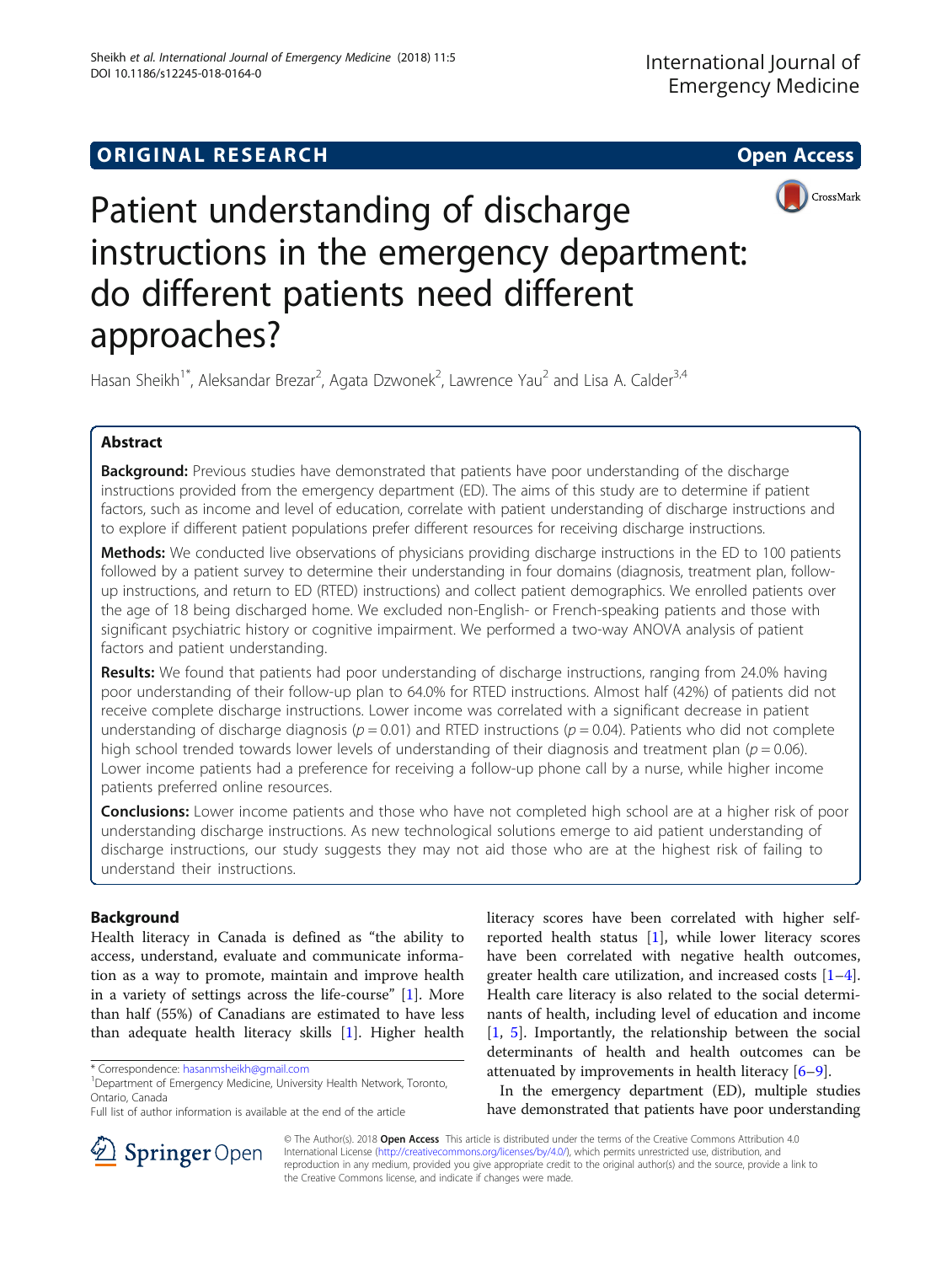of the discharge instructions provided [[3,](#page-5-0) [10](#page-5-0)–[13](#page-6-0)]. Multiple interventions have been shown to improve patient understanding; however, many of the interventions discussed in the literature involve the increased use of technology, including online videos, email, and text messaging [\[14](#page-6-0)–[17](#page-6-0)]. Given the relationship between low health literacy and the social determinants of health, lower income patients may be at the highest risk of poor understanding of their instructions and may be less able to access the interventions discussed in the literature. This study aims to understand how different socioeconomic groups understand discharge instructions and their preferences of how to receive discharge instructions. Our hope is that this will aid us in clarifying the current challenges our patients face in understanding discharge instructions and propose solutions to address this gap in understanding. Our primary objective was to explore the relationship between the social determinants of health (for example, level of education and income) and other characteristics (for example, being discharged in the last 1 h of the shift) and patient understanding of discharge instructions. Our secondary objective was to explore if different patient populations have different resource preferences for discharge instructions.

## Methods

## Study design and setting

We conducted a dual-phase study which included live observations of discharge instructions and a subsequent in person patient survey at The Ottawa Hospital from November 2014 to June 2015. The Ottawa Hospital is a large tertiary care academic hospital with dual campus adult emergency departments in Ottawa, Canada. Approximately 150,000 patients visit the emergency departments each year.

### Study population

We recruited a convenience sample of 100 patients who were discharged from the urgent care (lower acuity) area of the emergency department at either campus. We selected patients who were waiting for test results or treatment in the urgent care area of the emergency department in order to not affect the flow of the department. We excluded patients who were less than 18 years old, had significant psychiatric history, had significant dementia or cognitive impairment; patients who were not responsible for their own care at home; and non-English-speaking patients (English as a second language was included).

## Data collection

We planned data collection shifts in order to ensure a broad representation of times of day. We informed physicians working during those shifts of the study ahead of time by email and provided a verbal reminder to staff working in the emergency department on the data collection shift. The treating physician briefly introduced the study and obtained verbal consent from the patient to be informed about the study. If the patient agreed, one of three medical students will approach the patients and obtain informed written consent. We informed patients that data would be kept confidential and deidentified given the sensitivity of the data being collected.

When the physician was ready to discharge the patient, the medical student then observed the interaction and documented the instructions given by the discharging physician. Specifically, instructions were categorized into one of four predefined domains: diagnosis, treatment plan, follow-up plan, and instructions on when to return to the emergency department.

Immediately after the physician completed the discharge instructions, the student conducted a brief, standardized, in-person survey with the patient after the physician left the room. The student then collected additional information from the patient's health record, including whether the patient was discharged in the last hour of the physician's shift and the CTAS (Canadian Triage and Acuity Scale) score.

### Survey tool

We searched the literature and did not find a standardized survey tool to assess patient understanding of ED discharge instructions. Subsequently, we developed a survey tool and piloted it in the emergency department with 10 patients, modifying the questions according to feedback received by patients. Data from the piloted survey was not included in the analysis. The survey tool had a total of 13 questions, using a combination of open and more focused questions regarding the four domains in an attempt to not prompt patients (see Additional file [1\)](#page-5-0). For example, in the treatment domain, patients were asked "Were you prescribed any medications today? If so, what medications were prescribed to you? Were you given any special instructions about the medications prescribed? If so, what were those instructions?" Patient characteristics were collected, including demographics, level of education, income, and what resources the patient believed would be the most helpful for them to understand their discharge instructions. The categories for level of education included not having completed high school, completed high school or equivalent, completed college or trade school equivalent, enrolled in or completed university, or other. The categories for annual household income were created based on Canadian Census data from 2011 and were split into three categories: < \$25,000 (lowest quintile), \$25,000–\$90,000 (middle three quintiles), and > \$90,000 (highest quintile). The categories for the preferred method of receiving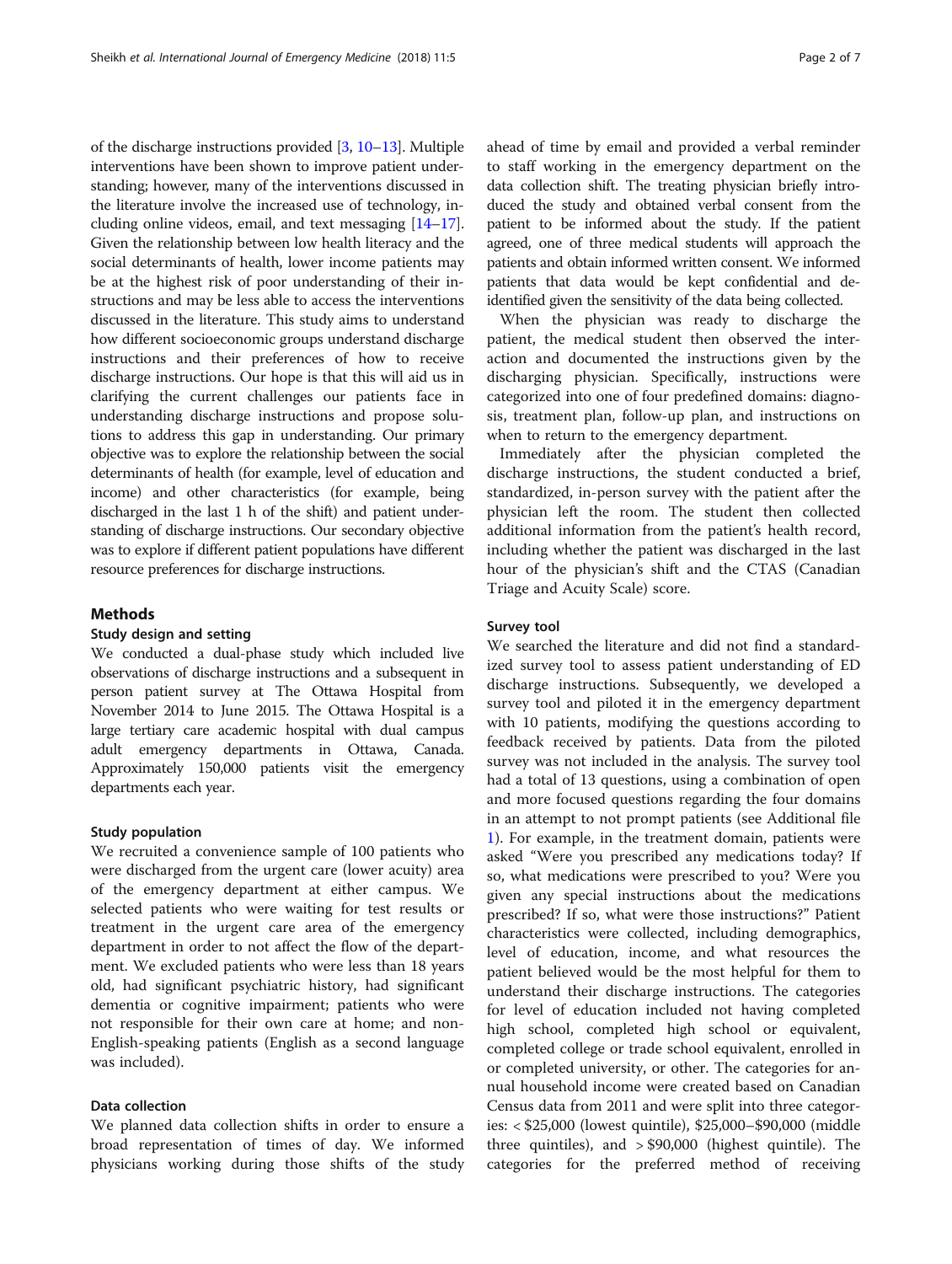discharge instructions included face-to-face discussion with the doctor, face-to-face discussion with the nurse, instruction sheet or handout, being directed to online resources, receiving a follow-up phone call by a nurse, watching a brief 3-min video in the ED, or other. Patients were allowed to select up to a maximum of two resources. Please refer to Additional file [1](#page-5-0) for the complete survey tool.

## Outcome measures

Our primary outcome was to evaluate patient understanding of discharge instructions in the four domains. Based on previous research [\[3](#page-5-0), [10](#page-5-0), [13](#page-6-0)] quantifying patient understanding of discharge instructions, we evaluated patient understanding on a 4-point scale. The scale ratings included no, poor, adequate, and excellent understanding. Two physician reviewers blindly evaluated patient understanding using pre-specified rubric (see Additional file [2](#page-5-0)); any disagreements were resolved by consensus. In general, no understanding was defined as a lack of relationship between what the patient was told and what they reported, poor understanding was defined as a significant misunderstanding that could potentially lead to harm, adequate understanding was defined as a misunderstanding that was not expected to result in harm, and excellent understanding was defined as having no gaps in knowledge. Secondary outcomes were the correlation between patient characteristics (annual income, level of education, etc.) and degree of understanding and the correlation between patient characteristics and resource preference.

#### Analysis

We described the study population and level of understanding using descriptive statistics. Each domain was analyzed separately using a two-way ANOVA analysis to assess for a relationship between different patients' characteristics and level of understanding. We used a Mantel-Haenszel chisquare test to test for statistical significance. Patients who did not receive instructions in a particular domain were excluded from the analysis of that particular domain.

## Results

We approached 103 patients, with three refusals and 100 patients participating in the study. The mean age was 46 years old (with a standard deviation of 20), with 51.0% female respondents. In our sample, 39.0% of the patients had a household income of less than \$25,000 a year, representing the lowest quintile of the population. Less than half (49.0%) of patients interviewed earned between \$25,000 and \$90,000, representing the middle three quintiles of income, while 19.0% of patients made over \$90,000 a year. A small number of patients [\[2](#page-5-0)] elected not to provide data about their annual income. Just over one quarter (26.0%) of patients reported having difficulty making ends meet at the end of the month. A minority of patients (9.0%) did not complete high school. See Table [1](#page-3-0) for the full description of the baseline characteristics of the study population. Nearly one quarter of the patients (23%) were discharged in the last 1 h of the shift; that 1 h represents one eighth (12.5%) of the typical 8 h emergency physician shift at The Ottawa Hospital.

Table [2](#page-3-0) shows a more detailed description of patients' understanding of their diagnosis, treatment, follow-up, and return to the emergency department instructions. Almost one third (28.6%) of patients had no or poor understanding of their diagnosis. Roughly one third (32.5%) of patients had no or poor understanding of their treatment plan. Finally, nearly one quarter (24.4%) of patients had no or poor understanding of their follow-up plan. Overall, the least understood domain was the return to ED instructions, with 63.8% of patients having no or poor understanding of when to come back to the ED to be reassessed.

Many patients did not receive complete discharge instructions. Table [3](#page-3-0) shows a description of how many patients failed to receive instructions in a given domain. Almost half (42.0%) of patients did not receive instructions in at least one domain, with the most common area missed being the return to ED instructions (20.0%).

Table [4](#page-4-0) shows a univariate analysis examining the relationship between those patients with no or poor understanding and specific patient characteristics. Lower household income was correlated with a statistically significant decrease in patient understanding of their discharge diagnosis ( $p = 0.01$ ) and return to ED instructions ( $p = 0.04$ ). Level of education did not have a statistically significant relationship with level of understanding; however, patients who did not complete high school did have a trend towards less understanding of their discharge diagnosis ( $p = 0.06$ ) and treatment plan ( $p = 0.06$ ). Being discharged in the last 1 h of the shift did not have a significant impact on patient understanding of discharge instructions, or on whether the patient received complete instructions. Patients who stated that they had difficulty making ends meet at the end of the month and patients who were not primarily English or French speakers did not have a significant difference in their understanding of ED discharge instructions either.

Table [5](#page-4-0) shows the patients' preferences for how they wished to receive discharge instructions, stratified by level of income. The majority of patients (81.0%) of all income levels felt that a face-to-face conversation with the physician was preferable. Only patients in the lowest income bracket expressed an interest in a follow-up phone call by a nurse (20.5% compared to 0.0% in the other income levels). Patients in the highest income bracket expressed an interest in online resources at a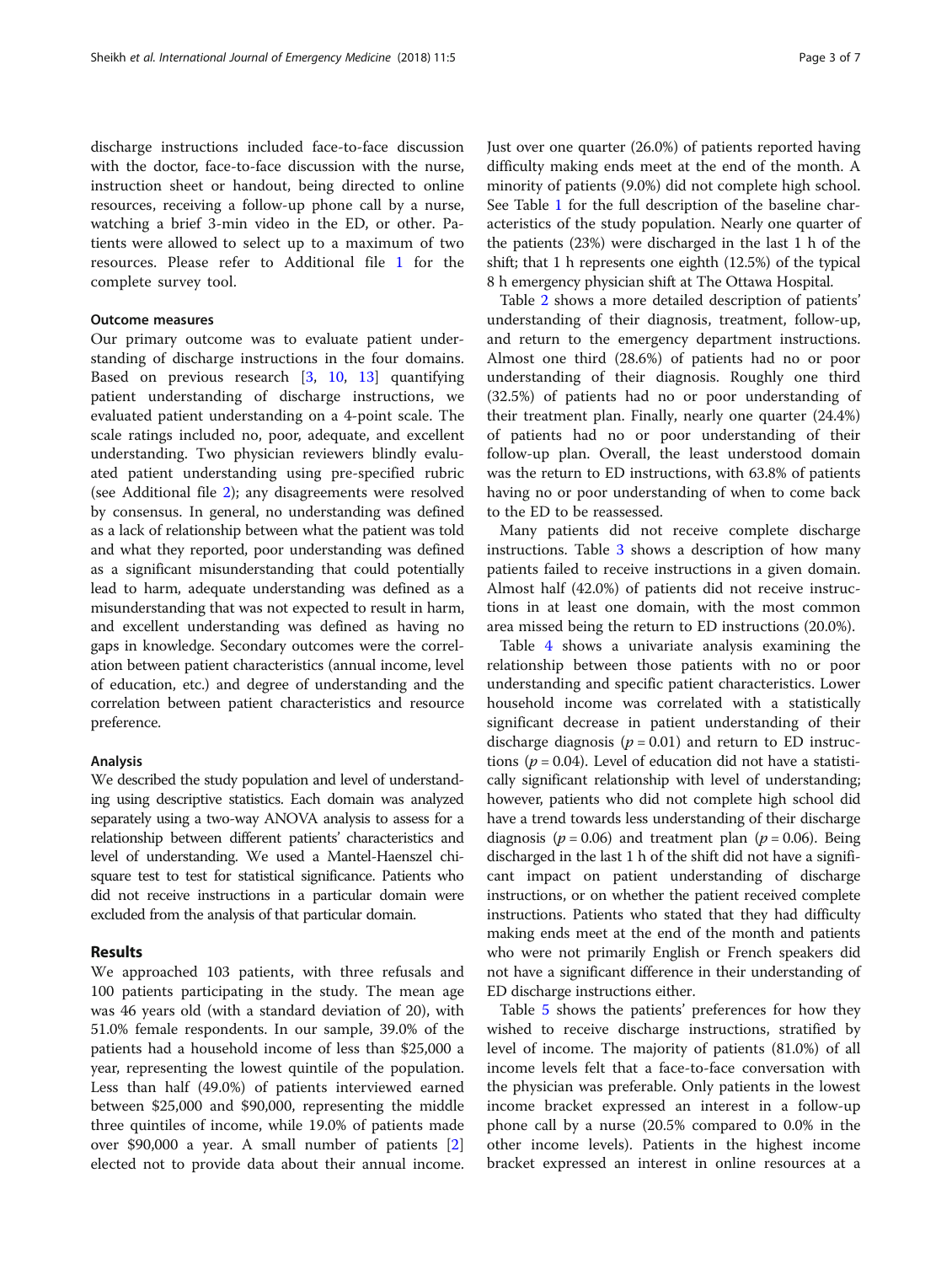<span id="page-3-0"></span>

|  |  | Table 1 Baseline characteristics of the 100 study patients |  |  |  |  |
|--|--|------------------------------------------------------------|--|--|--|--|
|--|--|------------------------------------------------------------|--|--|--|--|

| Characteristics                                            | Number         |
|------------------------------------------------------------|----------------|
| Age (mean in years, ±SD)                                   | $46 \pm 20$    |
| Female                                                     | 51             |
| General campus                                             | 78             |
| Average household income                                   |                |
| $\cdot$ < \$25,000                                         | 39             |
| $\cdot$ \$25,000-90,000                                    | 49             |
| $\cdot$ > \$90,000                                         | 19             |
| • Did not answer                                           | $\overline{2}$ |
| Difficulty making ends meet at the end of the month        | 26             |
| Level of education                                         |                |
| · Did not complete high school                             | 9              |
| • Completed high school or equivalent                      | 31             |
| · College education or trade diploma                       | 25             |
| • University education                                     | 35             |
| • Patients with English/French not as their first language | 27             |
| CTAS                                                       |                |
| $\cdot$ 1                                                  | 0              |
| $\cdot$ 2                                                  | 22             |
| $\cdot$ 3                                                  | 57             |
| $\cdot$ 4                                                  | 19             |
| $\cdot$ 5                                                  | $\overline{2}$ |
| Discharged in last 1 h of shift                            | 23             |
| Time of discharge                                          |                |
| • Day: 0800-1600                                           | 30             |
| • Evening: 1600-2400                                       | 63             |
| · Night: 2400-0800                                         | 7              |
| Chief complaint                                            |                |
| • Abdominal/flank pain                                     | 12             |
| • Back pain                                                | 3              |
| • Chest pain/shortness of breath                           | 11             |
| • Extremity injury/pain                                    | 14             |
| • Laceration/puncture                                      | 4              |
| • Urinary complaints                                       | 8              |
| • Others                                                   | 48             |

Table 2 Percentage of patients with incomplete or no/poor understanding of discharge instructions in the four domains, of a total of 100 patients

|                         | Incomplete<br>understanding | No understanding or<br>poor understanding |
|-------------------------|-----------------------------|-------------------------------------------|
| Diagnosis ( $N = 98$ )  | 47%                         | 29%                                       |
| Treatment $(N = 86)$    | 70%                         | 33%                                       |
| Follow-up $(N = 86)$    | 55%                         | 24%                                       |
| Return to ED $(N = 80)$ | 91%                         | 64%                                       |

Note: Patients not provided with instructions for a particular domain were excluded from the analysis

Table 3 Percentage of patients who did not receive discharge instructions in the various domains, of a total of 100 patients

| Discharge instructions not provided |
|-------------------------------------|
| 2%                                  |
| 14%                                 |
| 14%                                 |
| 20%                                 |
| 42%                                 |
|                                     |

higher proportion than other patients (26.3% for those with a household income greater than \$90,000 compared to 7.6% for others). For lower income patients, the two most preferred resources were face-to-face discussion with the physician and a physical handout. For higher income patients, the two most preferred resources were face-to-face discussion with the physician and face-toface discussion with the nurse.

## Discussion

This study builds on existing research regarding patient understanding of discharge instructions in the emergency department. Our findings were consistent with previous studies that found that patients have a poor understanding of discharge instructions overall [\[10](#page-5-0), [11](#page-6-0), [13\]](#page-6-0), with return to ED instructions being the least understood. In addition, a large proportion (42%) of patients did not receive instructions in one of the four domains. To our knowledge, this is the first study to look at what factors might help identify a subgroup of patients at higher risk of failing to understand ED discharge instructions. Our study suggests that lower income and not completing high school are predictors of lower levels of understanding. This is consistent with previous research that has shown that lower level of education is associated with lower health literacy, with the largest gap being between those that completed high school and those that did not [[1\]](#page-5-0). Despite our findings regarding income and patient understanding, asking patients if they are having difficulty making ends meet did not correlate with patient understanding. This question has previously been used to screen for poverty in the outpatient setting  $[18]$  $[18]$ , but our results did not find it discriminatory in identifying patients at risk of poor understanding. Our small sample size makes it difficult to generalize these results, and further research is necessary to determine the best way to identify patients at high risk of poor understanding of discharge instructions.

Our study is also the first to ask patients what resource they preferred for receiving discharge instructions, stratified by the social demographic factors that we collected. The most frequently preferred resource for the majority of patients was the face-to-face interaction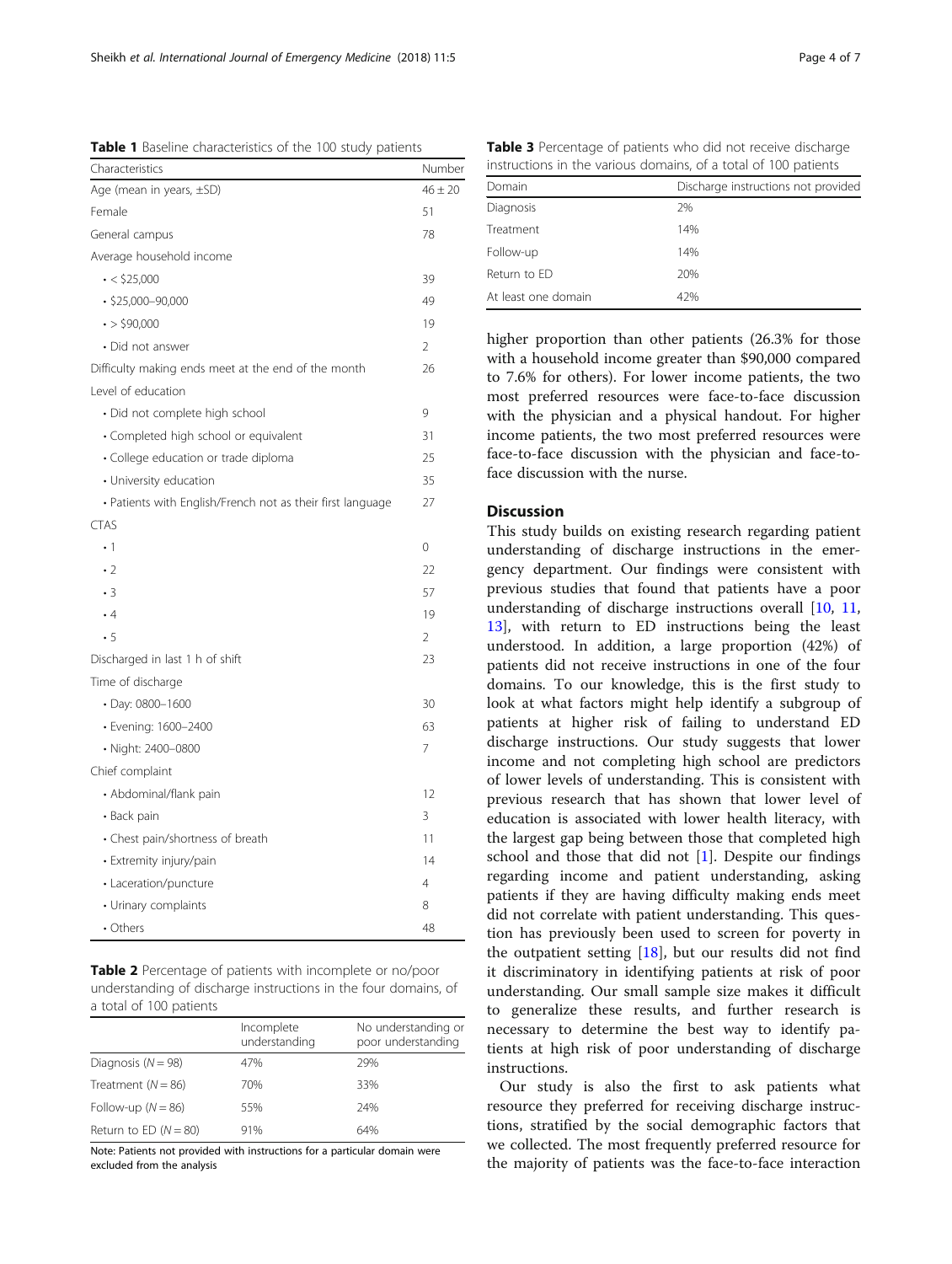|                              |                       | Discharge instruction domain |            |           |            |           |            |             |            |
|------------------------------|-----------------------|------------------------------|------------|-----------|------------|-----------|------------|-------------|------------|
| Patient characteristic       |                       | Diagnosis                    |            | Treatment |            | Follow-up |            | <b>RTED</b> |            |
| Income                       | $<$ \$25 k            | 44.7%                        |            | 30.3%     |            | 32.4%     |            | 73.3%       |            |
|                              | $$25 - 90 k$          | 20.5%                        | $p = 0.01$ | 28.6%     | $p = 0.44$ | 24.2%     | $p = 0.11$ | 65.6%       | $p = 0.04$ |
|                              | $>$ \$90 k            | 15.8%                        |            | 43.8%     |            | 11.8%     |            | 41.2%       |            |
| Level of education           | No high school        | 55.6%                        |            | 62.5%     |            | 37.5%     |            | 60.0%       |            |
|                              | Completed high school | 25.8%                        | $p = 0.06$ | 29.5%     | $p = 0.06$ | 23.1%     | $p = 0.37$ | 64.0%       | $p = 0.86$ |
| Last 1 h of shift?           | Yes                   | 31.8%                        |            | 21.1%     |            | 15.0%     |            | 72.2%       |            |
|                              | No                    | 27.6%                        | $p = 0.70$ | 35.8%     | $p = 0.23$ | 27.3%     | $p = 0.27$ | 61.3%       | $p = 0.40$ |
| Difficulty making ends meet? | Yes                   | 34.6%                        |            | 29.2%     |            | 36.4%     |            | 66.7%       |            |
|                              | No                    | 26.4%                        | $p = 0.43$ | 33.9%     | $p = 0.68$ | 20.3%     | $p = 0.13$ | 62.7%       | $p = 0.75$ |

<span id="page-4-0"></span>Table 4 Percentage of patients ( $N = 100$ ) with no or poor understanding of discharge instructions in the various domains of understanding, stratified by patient characteristics

Note: italicized p values indicate statistically significant  $p$  values  $< 0.05$ 

with the treating physician; however, lower income patients had a preference for lower technology solutions such as a follow-up phone call with a nurse, while higher income patients had a preference for higher technology solutions such as online resources. Many of the studies evaluating interventions to improve patients' understanding of discharge instructions rely on increased use of technology, for example, online videos and text messaging  $[14–17]$  $[14–17]$  $[14–17]$  $[14–17]$  $[14–17]$ . Our study suggests that while these interventions may be helpful in improving understanding, they may not aid the patients who are at the highest risk of failing to understand their instructions.

## **Limitations**

There are several limitations of this study. This was a non-random sample, and therefore, selection bias may have been introduced as the treating physician recruited the patients. Potentially, patients who the physician deemed less likely to understand the instructions may have been overlooked. In addition, the Hawthorne effect may have been a factor in this study, as both the patient and the physician were aware of the observers during the discharge instruction process. This may have led to a more complete set of instructions being given; however, it is also possible that it may have led to excessive instructions that could have overwhelmed patients and made it harder to recall the pertinent details. Additionally, medical students observed and recorded the discharge instructions and were not qualified to provide feedback to the treating physician. We also had a small sample size, and the study was conducted at a single urban tertiary care center, which may limit generalizability. Some groups of patients, for example, those that did not complete high school, were represented in small numbers, and therefore, conclusions related to this population should be cautiously drawn. The survey was administered immediately after the instructions were given, and it is unclear if immediate recall is correlated to long-term understanding of instructions when the patient arrives at home. Instructions may also have been given during the initial history and physical exam and may not have been repeated at the time of discharge, which would be interpreted as a failure to provide complete instructions in this study. Finally, we did not assess the quality of the discharge instructions themselves.

Table 5 Percentage of patients' preference for different methods of receiving discharge instructions for the 100 patients surveyed. Patients were asked to provide a maximum of two methods

| Preferred method for receiving discharge instructions | $<$ \$25,000 (%) | \$25,000-\$90,000 (%) | $>$ \$90,000 (%) | All patients |
|-------------------------------------------------------|------------------|-----------------------|------------------|--------------|
| Face-to-face with MD                                  | 76.9             | 92.5                  | 73.7             | 81           |
| Face-to-face with RN                                  | 17.9             | 25                    | 31.6             | 23           |
| Follow-up phone call with RN                          | 20.5             | $\Omega$              | 0                | 8            |
| Physical handout                                      | 25.6             | 15                    | 26.3             | 21           |
| Online resources                                      | 7.7              | 7.5                   | 26.3             | 11           |
| Brief video in ED                                     | 2.6              | 2.5                   | $\Omega$         |              |
| None                                                  | 2.6              | 2.5                   | 5.3              | 3            |
| Other                                                 | 2.6              | 2.5                   | $\Omega$         |              |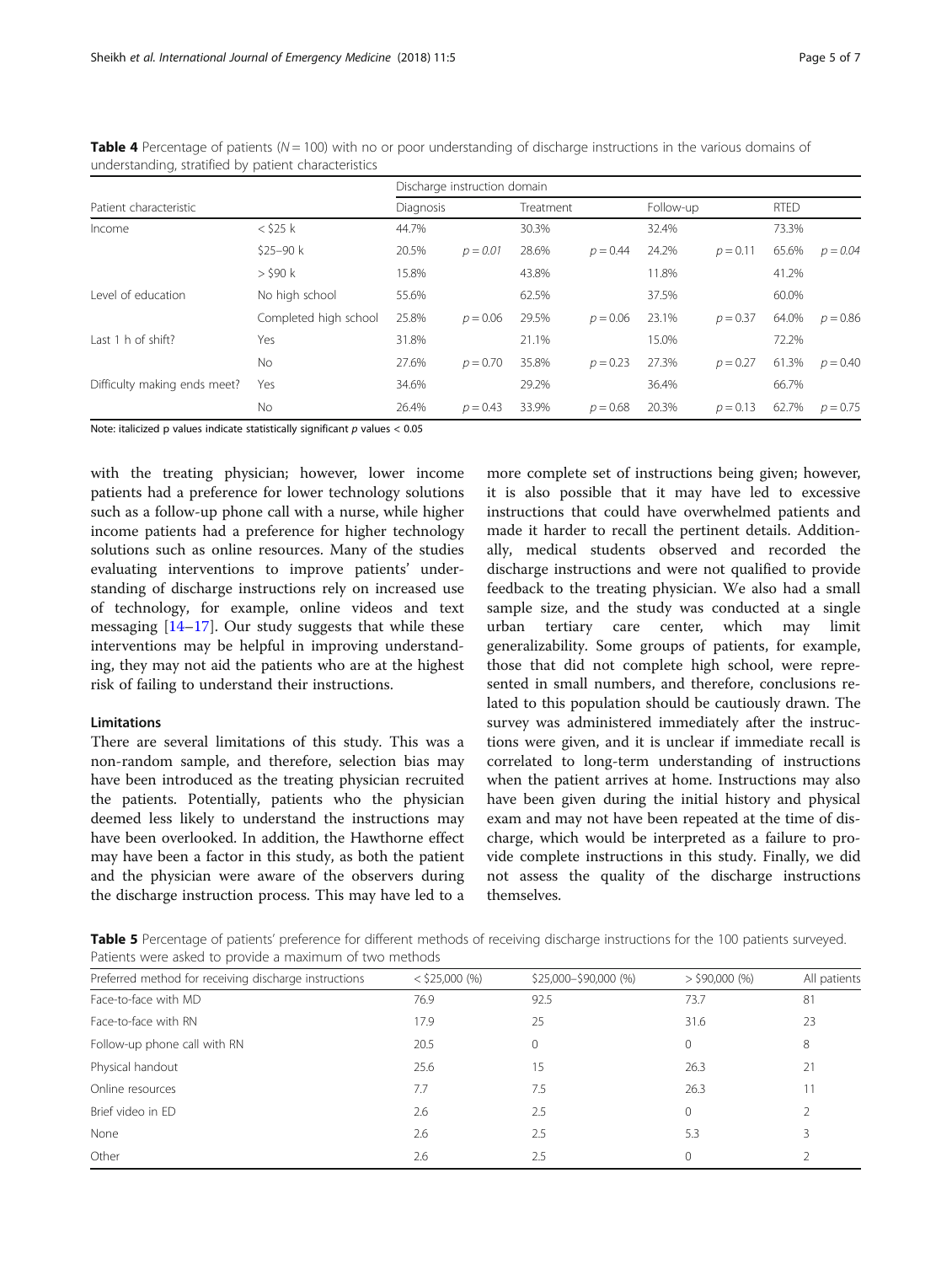## <span id="page-5-0"></span>Clinical and research implications

Our data demonstrate that a significant number of patients have no or poor understanding of their discharge instructions, and many patients fail to receive complete discharge instructions. We identified a group of patients that are at high risk for not understanding discharge instructions, including low income patients and those who did not complete high school. Further research will be needed to find the best way to identify these patients in real time at the bedside. In a busy emergency department, however, these results may prompt clinicians to take extra time with patients from lower socioeconomic backgrounds to ensure that they have understood their instructions. Our study suggests that lower income patients may have a different preference for resources for aiding understanding of discharge instructions, and further research is needed to confirm these findings, explore the reasons behind their preferences, and determine whether interventions addressing these needs mitigate the difference in understanding between low- and high-income patients.

## Conclusions

This observational study confirmed previous research that patient understanding of discharge instructions in the ED is poor. In addition, lower income patients and those who have not completed high school are at a higher risk of failing to understanding discharge instructions. Our data suggest that patients of different socioeconomic backgrounds may have different preferences for resources to aid their understanding. Clinicians should be aware of this potential difference and consider a follow-up phone call to low-income patients and those who have not completed high school, in order to ensure that they have understood their instructions. As we continue to explore potential solutions to aid patient understanding, especially technologically focused ones, we should be cognizant that they may not aid the patients who are at the highest risk of failing to understand their instructions.

## Additional files

[Additional file 1:](dx.doi.org/10.1186/s12245-018-0164-0) Discharge instructions from the emergency department: Investigating a customized. (PDF 75 kb)

[Additional file 2:](dx.doi.org/10.1186/s12245-018-0164-0) Supplementary material. (PDF 43 kb)

#### Acknowledgements

We would like to thank Angela Marcantonio for her help with the Research Ethics Board application, Ria De Gorter for her administrative assistance, My-Linh Tran for her help with the statistical analysis, the emergency physicians who participated in the study, and Dr. Kapil Goela who aided in evaluating patient understanding.

#### Funding

There were no sources of funding for this study.

## Availability of data and materials

Please contact corresponding author for data requests.

#### Authors' contributions

HS performed the literature review, study concept and design, analysis, and drafted the manuscript. AB, AD, and LY performed the data collection and reviewed the manuscript. LC was involved in study concept and design and reviewing the manuscript. This manuscript has been read and approved by all authors.

#### Ethics approval and consent to participate

The Ottawa Health Science Network Research Ethics Board approved this study. Informed written consent was obtained by all patients who participated in the study.

## Consent for publication

Not applicable.

#### Competing interests

The authors declare that they have no competing interests.

#### Publisher's Note

Springer Nature remains neutral with regard to jurisdictional claims in published maps and institutional affiliations.

#### Author details

<sup>1</sup>Department of Emergency Medicine, University Health Network, Toronto Ontario, Canada. <sup>2</sup> Faculty of Medicine, University of Ottawa, Ottawa, Ontario, Canada. <sup>3</sup> Ottawa Hospital Research Institute, Ottawa, Ontario, Canada. <sup>4</sup> <sup>4</sup>Department of Emergency Medicine, University of Ottawa, Ottawa, Ontario, Canada.

## Received: 24 April 2017 Accepted: 22 January 2018 Published online: 08 February 2018

#### References

- 1. Rootman I, Gordon-El-Bihbety D. A vision for a health literate Canada: report of the expert panel on Health Literacy. Canadian Public Health Assocation; 2008. Available at [https://www.cpha.ca/sites/default/files/uploads/resources/](https://www.cpha.ca/sites/default/files/uploads/resources/healthlit/report_e.pdf) [healthlit/report\\_e.pdf](https://www.cpha.ca/sites/default/files/uploads/resources/healthlit/report_e.pdf).
- 2. Berkman N, Sheridan S, Donahue K, Halpern D, Crotty K. Low health literacy and health outcomes: an updated systematic review. Ann Intern Med. 2014;155(2):97–107.
- 3. Clarke C, Friedman SM, Shi K, Arenovich T, Monzon J, Culligan C. Emergency department discharge instructions comprehension and compliance study. Can J Emerg Med. 2005;7(1):5–11.
- 4. Rubin DJ, Donnell-Jackson K, Jhingan R, Golden SH, Paranjape A. Early readmission among patients with diabetes: a qualitative assessment of contributing factors. J Diabetes Complicat. 2014;28(6):869–73.
- 5. van der Heide I, Wang J, Droomers M, Spreeuwenberg P, Rademakers J, Uiters E. The relationship between health, education, and health literacy: results from the Dutch Adult Literacy and Life Skills Survey. J Health Commun. 2013;18 Suppl 1(March 2016):172–84.
- 6. Rothman RL, Dewalt DA, Malone R, Bryant B, Shintani A, Crigler B, et al. Influence of patient literacy on the effectiveness of a primary care-based diabetes disease management program. JAMA. 2004;292(14):1711–6.
- 7. Rothman RL, Malone R, Bryant B, Shintani AK, Crigler B, DeWalt DA, et al. A randomized trial of a primary care-based disease management program to improve cardiovascular risk factors and glycated hemoglobin levels in patients with diabetes. Am J Med. 2005;118(3):276–84.
- 8. Rothman R, Malone R, Bryant B, Dewalt D, Pignone M. "Association of health literacy with diabetes outcomes": comment. JAMA J Am Med Assoc. 2002; 288(4):2687–8.
- 9. Jeong JH, Hwang SS, Kim K, Lee JH, Rhee JE, Kang C, et al. Implementation of clinical practices to reduce return visits within 72 h to a paediatric emergency department. Emerg Med J. 2015;32(6):426–32.
- 10. Engel KG, Buckley BA, Forth VE, McCarthy DM, Ellison EP, Schmidt MJ, et al. Patient understanding of emergency department discharge instructions: where are knowledge deficits greatest? Acad Emerg Med. 2012;19(9):1035–44.